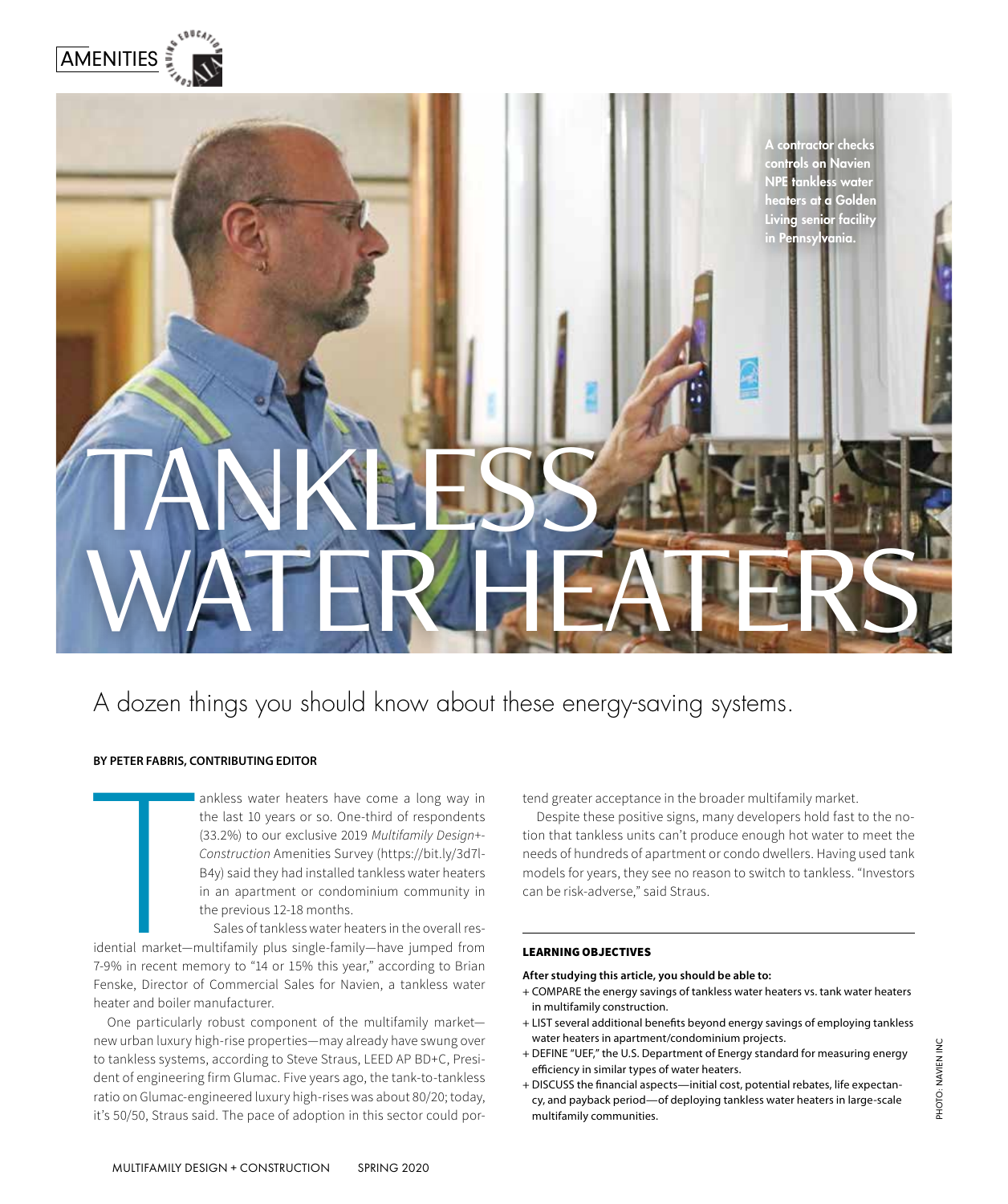

According to Navien's Fenske, however, "those days are over." Today's tankless units can supply a steady stream of hot water indefinitely. Manufacturers have markedly improved tankless units, overcoming the perceived drawbacks and improving performance to the point where developers, operators, builders, and engineers should consider using them in multifamily projects.

The choice of water heaters should be preceded by a comprehensive analysis of all the options: tank vs. tankless, gas vs. electric, brand vs. brand, model vs. model. Let's look at 12 factors to consider in evaluating tankless water heaters for your next multifamily project.

1 Tankless water heaters supply plenty of hot water. The most important advantage of tankless systems, said Fen-**Tankless water heaters supply plenty of hot water.** The ske, is that they provide an uninterrupted supply of hot water to your tenants and condominium owners. That's because tankless systems instantaneously heat the water based on immediate need, whereas tank systems can temporarily run out of hot water after heavy use.

One thing you don't need is angry building occupants complaining about cold showers.

2| **Tankless water heaters score high on energy efficiency.** The U.S. Department of Energy standard for measuring energy efficiency in similar types of water heaters is the *uniform energy factor*, or UEF. The higher the UEF, the more energy efficient the water heater.

According to Energy Star, gas tankless water heaters have a UEF of at least 0.87 to as high 0.97 for the most efficient gas units, known as condensing gas models, which use a second heat exchanger to heat water with the exhaust gas. Electric tankless water heaters have a UEF of 0.96 to 0.99, while the UEF of commercial tank water heaters can range from 0.80 to 0.90, according to Energy Star. (Note: The UEF rating does not take into account the cost of producing and delivering natural gas or electricity.)

3 Tankless water heaters save space. Tankless units typically occupy 40–60% less space than comparable tank **Tankless water heaters save space.** Tankless units typunits, according to Fenske, who also conducts training, design, and product development for Navien. This is especially noteworthy since the latest energy code standards require beefier insulation jackets for new tank units, adding several inches to their girth and taking up more room.

Reducing the space needed for water heaters by about one-half can be a big plus for multifamily developers, particularly in large highrise projects, said Glumac's Straus. Ganging tankless water heaters in the basement could open up space for, say, a dog washing room.

**4 | Tankless water heaters can be installed in "ganged" assemblies.** Tankless units can be ordered in preassembled racks that simplify installation. Centralized or zoned systems **Tankless water heaters can be installed in "ganged" assemblies.** Tankless units can be ordered in preassemprovide redundancy and reliability, and are often preferred for large multifamily buildings. "Our clients almost always want centralized



Sixteen Navien NPE tankless water heaters in two back-to-back banks of eight serve 170 residences in the West End Asteria Apartments, Boston.

systems," said Straus. "When the units are arranged in parallel, if one fails, others can take its place." He said his multifamily clients avoid using "dispersed systems," where each apartment has its own tankless unit. "They don't want the maintenance associated with servicing individual tankless water heaters in every living unit," said Straus.

5 Tankless heaters have a reasonable payback period.<br>5 Tankless water heaters cost anywhere from 30-40% more **Tankless heaters have a reasonable payback period.**  up front vs. tank systems, although this premium comes down significantly—and can even disappear—when multiple ("ganged") tankless installations are compared to multiple commercial tank and boiler combinations.

Tankless systems can save 15-25% on energy costs compared to tank systems, depending on the type (gas or electric), the brand, and specific product features. If your project is located in a service area with high utility rates, the payback period will be quicker. Your estimator, preconstruction expert, or MEP engineer can weigh all these variables to determine the anticipated payback period for each of the various systems you may be considering.

"If you're going to hold the property and you're looking at cost of ownership over a longer payback period, tankless is going to be a better value for you in almost every situation," said Ansley Houston, Senior Director of Commercial Business for Rinnai America Corporation, manufacturer of gas tankless water heaters.

6 Tankless water heaters have a long lifespan. According<br>to the DOE (https://bit.ly/3b0jqO6), most tankless water **Tankless water heaters have a long lifespan**. According heaters will last more than 20 years; comparable tank units average 10-15 years. That's because tankless units don't have the most common point of failure in tank units—the tank itself. Check the warranty for coverage of labor, parts, and the heat exchanger.

7| **Tankless water heaters may soon be required by code.**  Tankless units may become a necessity, not a choice, as energy-efficiency codes get tougher and tougher. Glumac's Straus